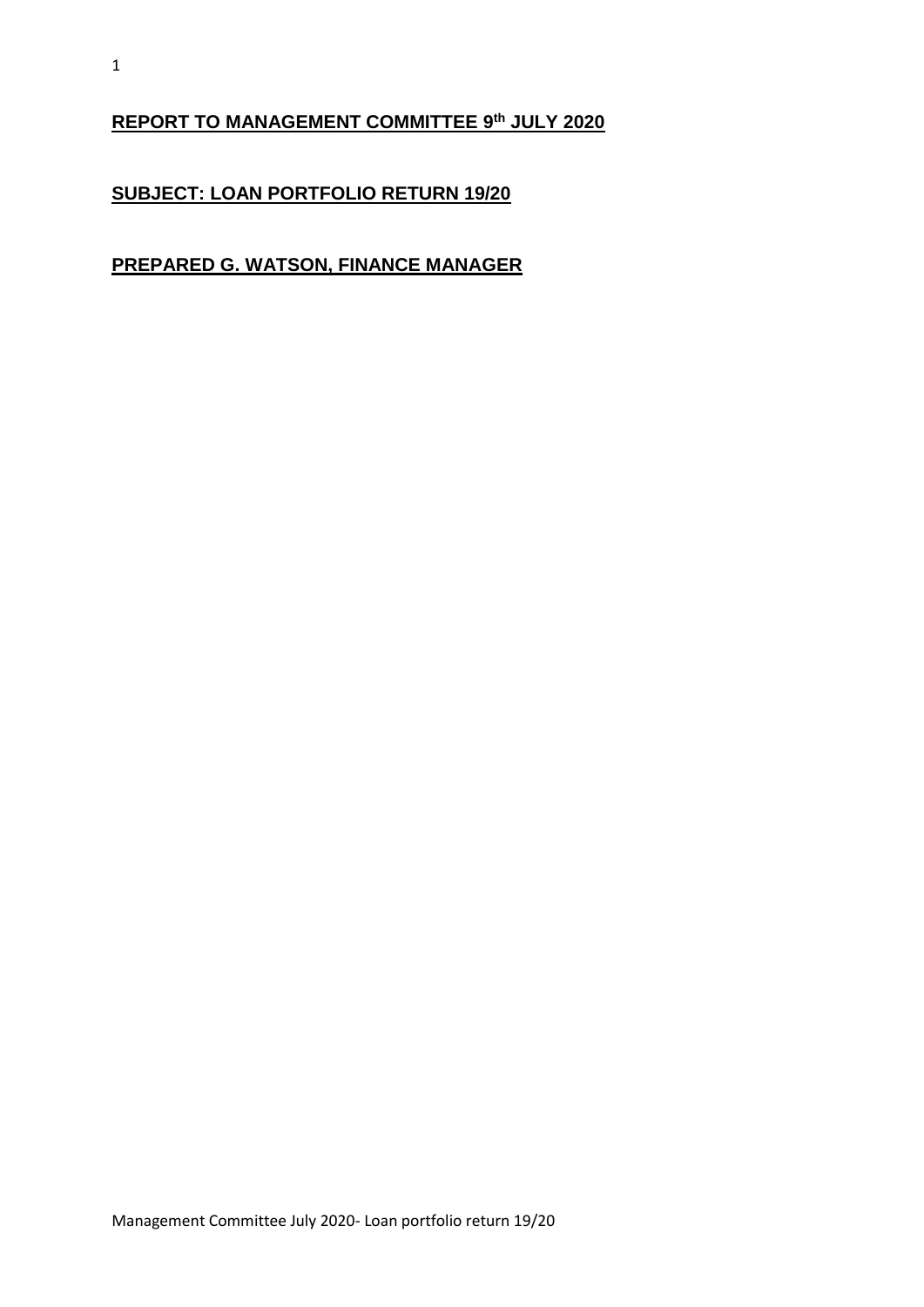### Purpose of the return

The purpose of this return is to advise the Scottish Housing Regulator on the performance of loans held by Association.

Information contained in report includes loan balances, interest rates and loan types, as well as the Association's ability to meet covenants set by lenders.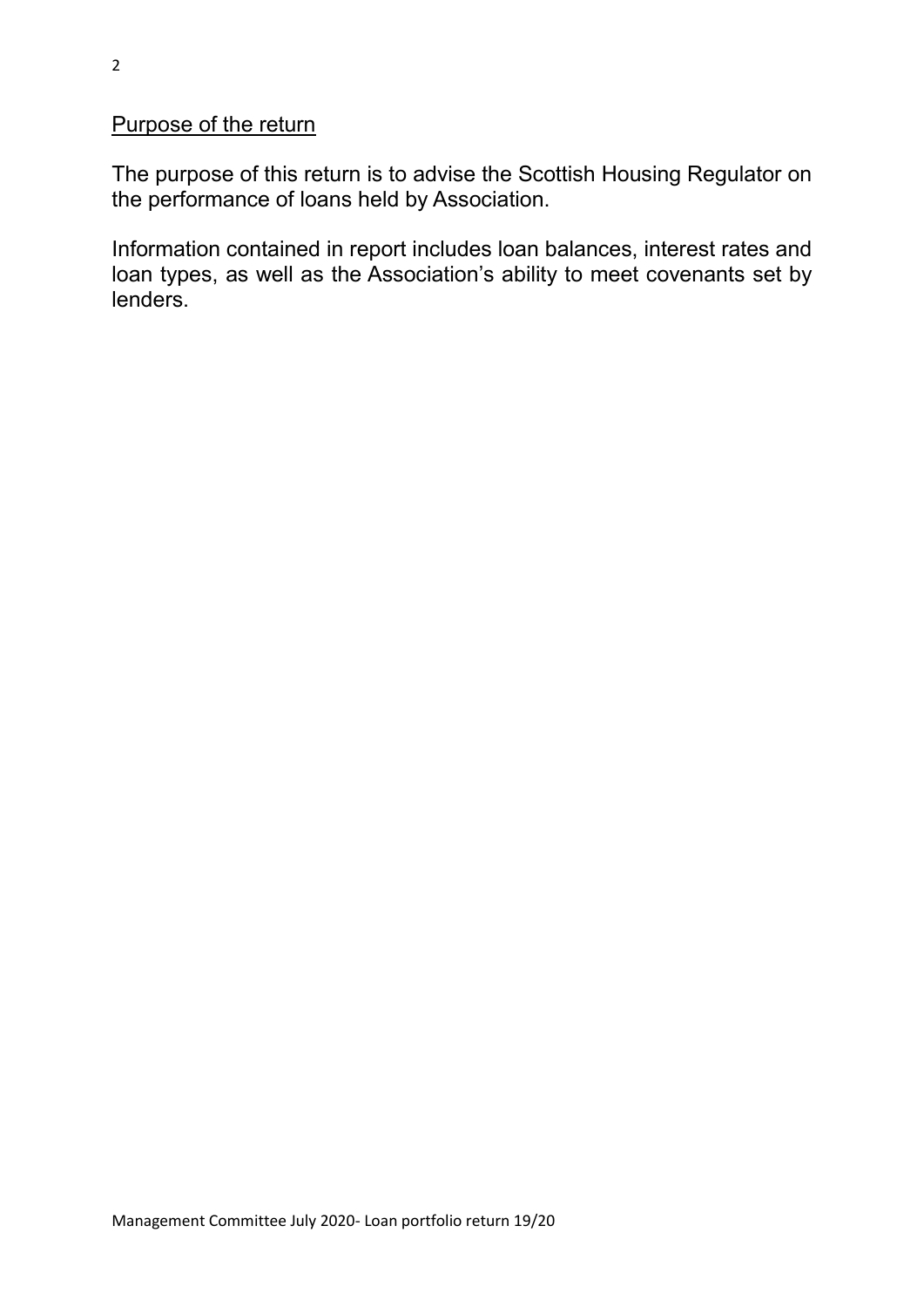# Loan Information

| <b>Lender</b>  | Loan<br><b>Type</b> | <b>Total Loan</b> | Loan<br><b>Balance</b> | <b>Fixed Rate</b> |
|----------------|---------------------|-------------------|------------------------|-------------------|
|                |                     |                   |                        |                   |
| <b>Triodos</b> | Fixed<br>Rate       | £1,300,000        | £982,054               | 3.2%              |

Total loans outstanding 31.03.20 £982,054.

Loan per housing unit £2,153.

456 units owed by Association.

26 units used for Security. 430 Unencumbered.